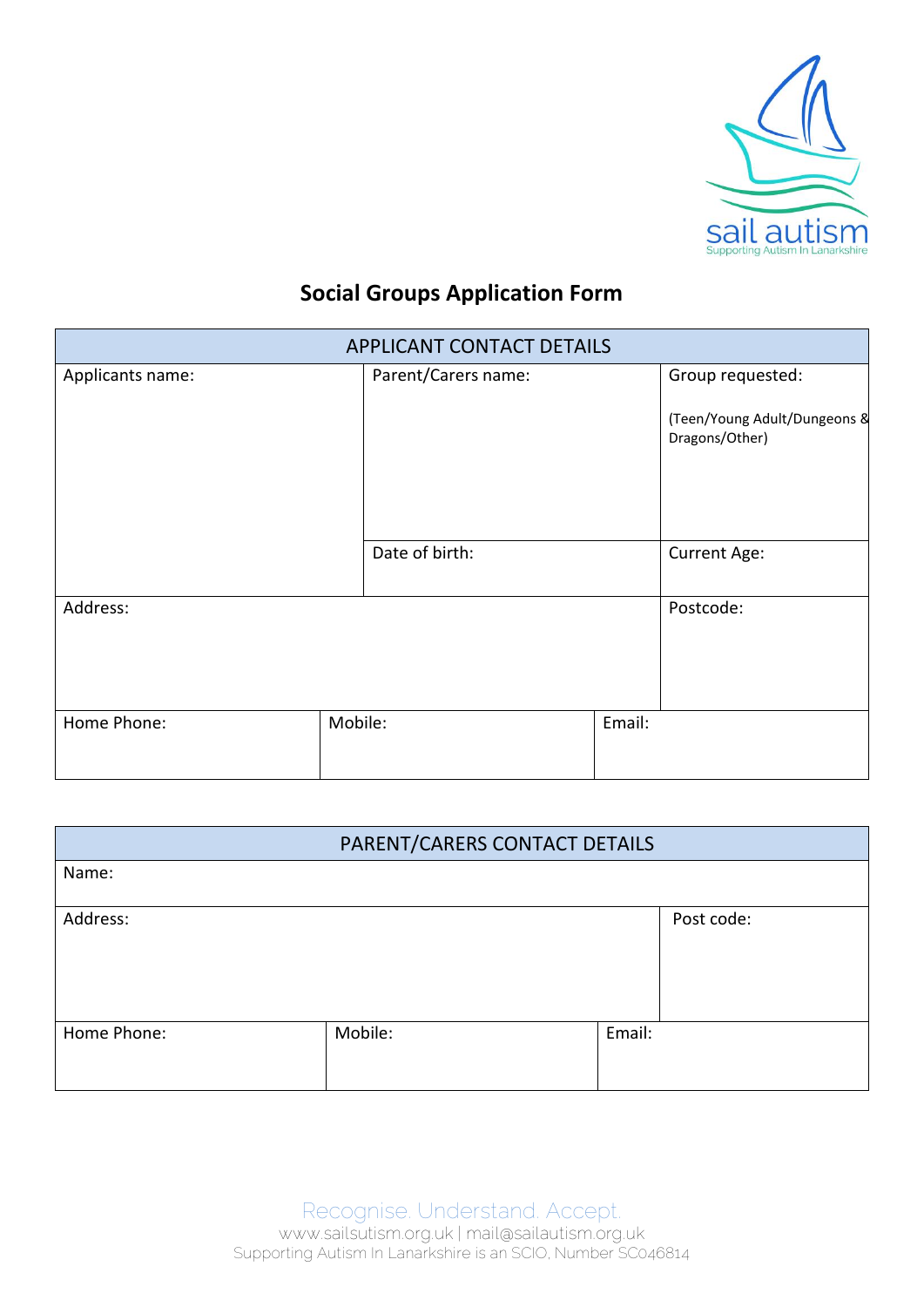

| ABOUT THE PERSON WITH AUTISM                                                                                                                                  |     |                  |                      |  |  |  |  |
|---------------------------------------------------------------------------------------------------------------------------------------------------------------|-----|------------------|----------------------|--|--|--|--|
| Do you have an ASD<br>Diagnosis? (Please tick)                                                                                                                | Yes | No               | Awaiting/<br>Seeking |  |  |  |  |
| Please provide details of<br>your diagnosis                                                                                                                   |     |                  |                      |  |  |  |  |
| Do you have any other<br>medical conditions or<br>allergies we should be<br>aware of?<br>(eg asthma/epilepsy/<br>allergies to food/drink,<br>bee/wasp stings) |     |                  |                      |  |  |  |  |
| Do you attend school or<br>college?                                                                                                                           | Yes | <b>Full Time</b> | Mainstream           |  |  |  |  |
|                                                                                                                                                               | No  | Part Time        | Unit                 |  |  |  |  |
| What school/college do<br>you attend?                                                                                                                         |     |                  |                      |  |  |  |  |
| What are your<br>interests/hobbies?                                                                                                                           |     |                  |                      |  |  |  |  |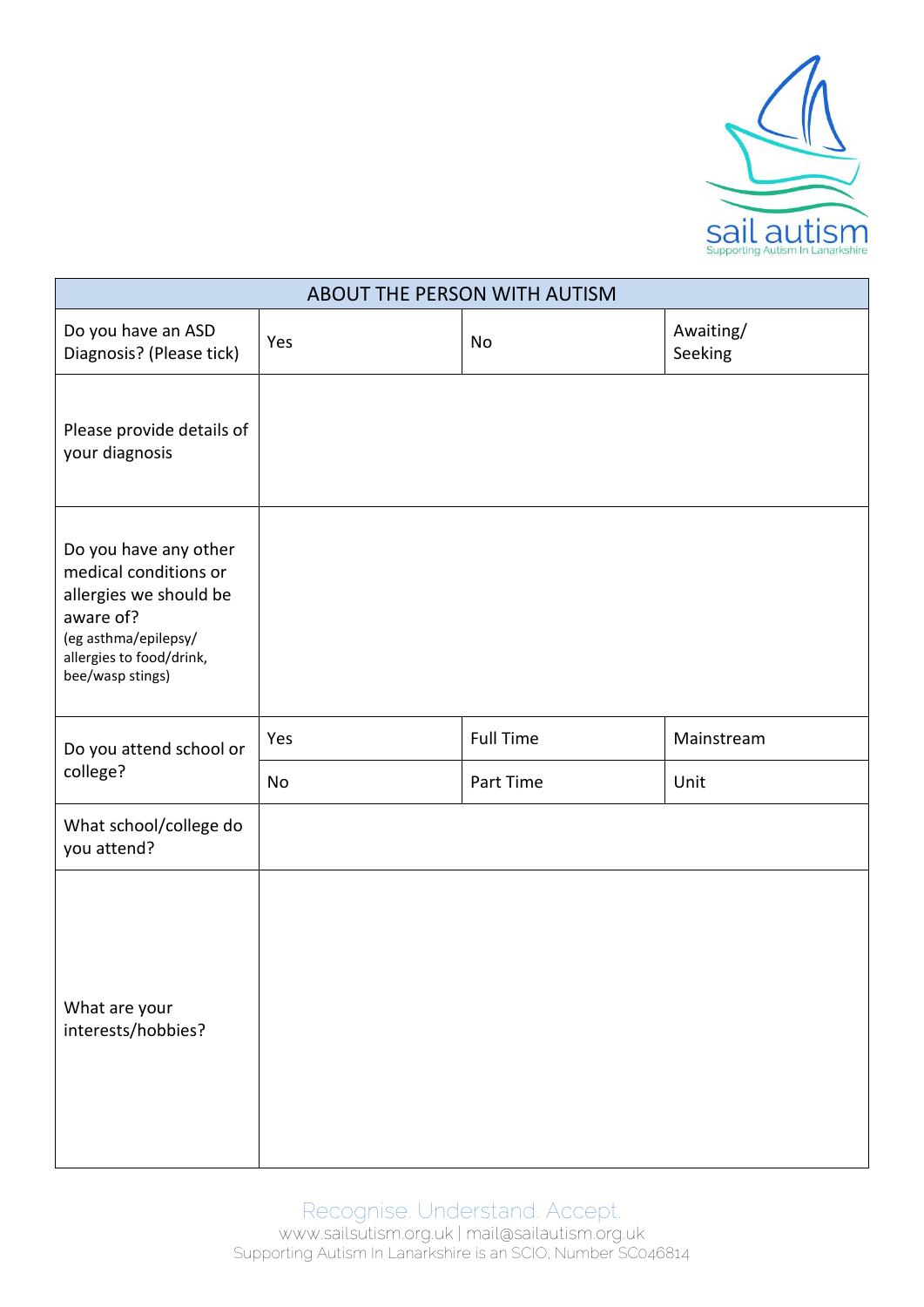

## THE SMALL PRINT **Please be aware that completion of this form does not guarantee a place on our social groups**. We try to accommodate as many young people as we can but we have a maximum number who can attend at any given time. If we have no places currently available to you we will place your name on a waiting list should you wish. Please read our social group rules and guidelines and ensure both attendee and any parent/carer attending with them fully understands and is able to comply with these before accepting an offer of a place in one of our groups. A parent/carer must accompany the participant at all times, this is not a drop off social group. Any questions or concerns should be referred by email to the contact given at the bottom of this document. PRIVACY **Sail Autism:** is committed to processing data in accordance with its responsibilities under the GDPR. shall take reasonable steps to ensure personal data is accurate and up to date. shall ensure that personal data is stored securely using modern software that is kept-up-to-date. Shall ensure access to personal data shall be limited to personnel who need access Personal data will only be shared with other organisations on the basis for providing additional support. Our full privacy policy is available here:<http://www.sailautism.org.uk/privacy-policy-general/> **Please tick here ........ to indicate your acceptance of sail autism storing your details on our database for the purposes indicated in our privacy policy. You may also opt-out at any time by emailing us at mail@sailautism.org.uk SIGNATURE** I have read and agree to the above statements: **Participant Signature**: ……………………………………………………………………………………. Name: ……………………………………………………………………………………. Date: ……………………………………………………………………………………. **Parent/Carer Signature:** ……………………………………………………………………………………. Name: ……………………………………………………………………………………. Date: ……………………………………………………………………………………. 09/21

Recognise. Understand. Accept. www.sailsutism.org.uk | mail@sailautism.org.uk Supporting Autism In Lanarkshire is an SCIO, Number SC046814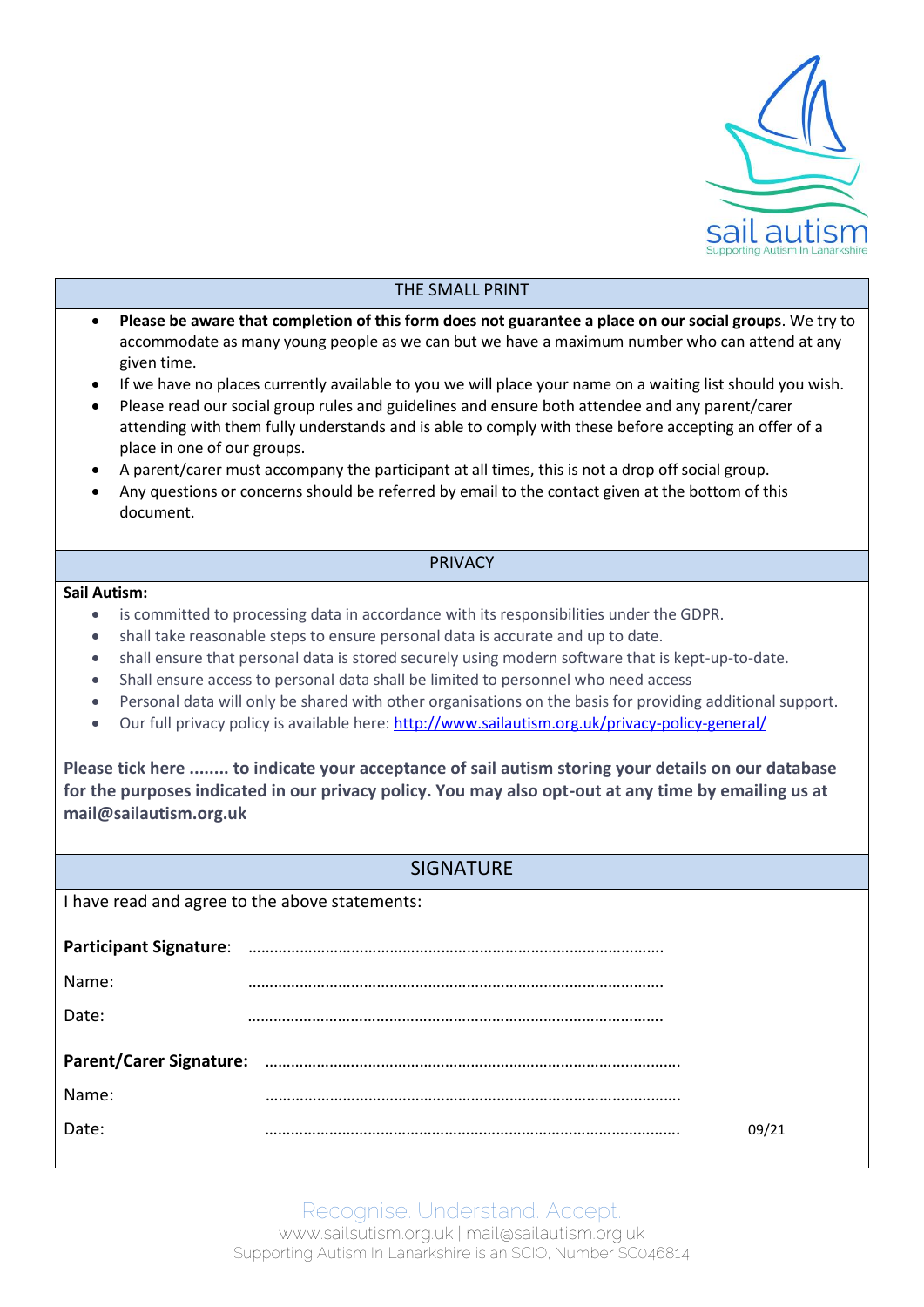

## **Information for participants in SAIL Social Groups**

The purpose of these groups are for autistic teens (approx aged 11-18), young adults (approx aged 16- 25), and their parent/carers to access social opportunities and support.

#### **There are two Teen Groups meeting on alternate Mondays, 7pm until 9pm. The Young Adult group meets every Thursday, 7:00 pm until 9 pm.**

However, participants can come and go as suits them within these times.

We aim to provide an opportunity to meet with peer groups and their families, and to create an environment in which a person's ASD should not be seen as a problem but as part of their personality.

Our groups are held within the SLC ARCH building, Reid Street, Hamilton ML3 0RQ. We also have occasional outings and trips.

We welcome input from our young people and their parent/carers regarding activities the groups undertake. Please feel free to make suggestions.

We are a self-funding charity, which is run entirely by volunteers, most of whom care for someone with ASD. We are always looking for more supporters and if you feel you could help in any way, however small please let us know. The more help we have the more we can do.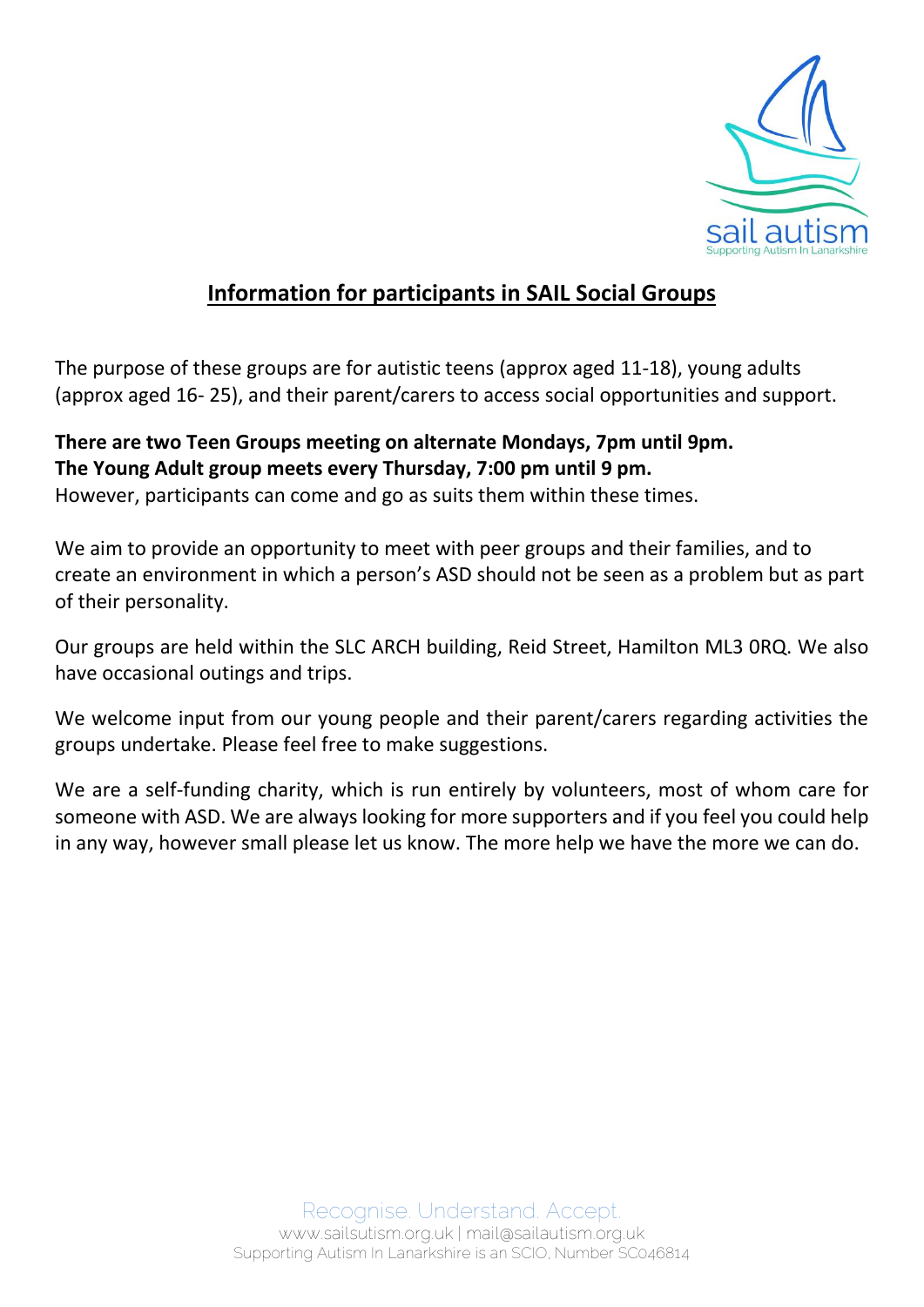

### **Group Guidelines**

In order to enable group users to feel secure and comfortable within the group, some consideration needs to be given to how we as participants and facilitators/volunteers, behave towards each other during the time we are together.

The following guidelines aim to help group attendees to understand what is expected from them and what to expect from the group. This will help to ensure everyone involved feels comfortable and safe within the group at all times.

- 1. The group will meet for a fixed period of time. Participants **must not arrive earlier than the advertised start time** as facilitators need time to open the building safely and set up activities. Participants must vacate the building at the advertised finish time, again to allow facilitators time to clear up.
- 2. Group participants should be patient and considerate to others in the group. A balance between expressing views and listening to others' views should be sought. Each participant will be given the opportunity to suggest activities or ideas for the group.
- 3. Verbal or physical aggression or any other inappropriate behaviour towards other group participants, the public or facilitators/volunteers **will not be tolerated**.
- 4. Rude, personal or pre-judicial comments (e.g. related to race, sex, gender, religion, etc) to other group participants, the public or facilitators/volunteers **will not be tolerated.**
- 5. We must respect the property of others and respect those around us wherever the group is being held.
- 6. Participants/carers will not drink alcohol or consume illegal substances while within the group or any premises being used to facilitate the group.
- 7. Participants must agree not to take part in behaviours that are illegal or anti-social. If members act in an illegal or anti-social way, they will be suspended or expelled from the group.
- 8. Individuals/carers are responsible for their own behaviour, safety and wellbeing at all times. SAIL Autism volunteers are not responsible for group users.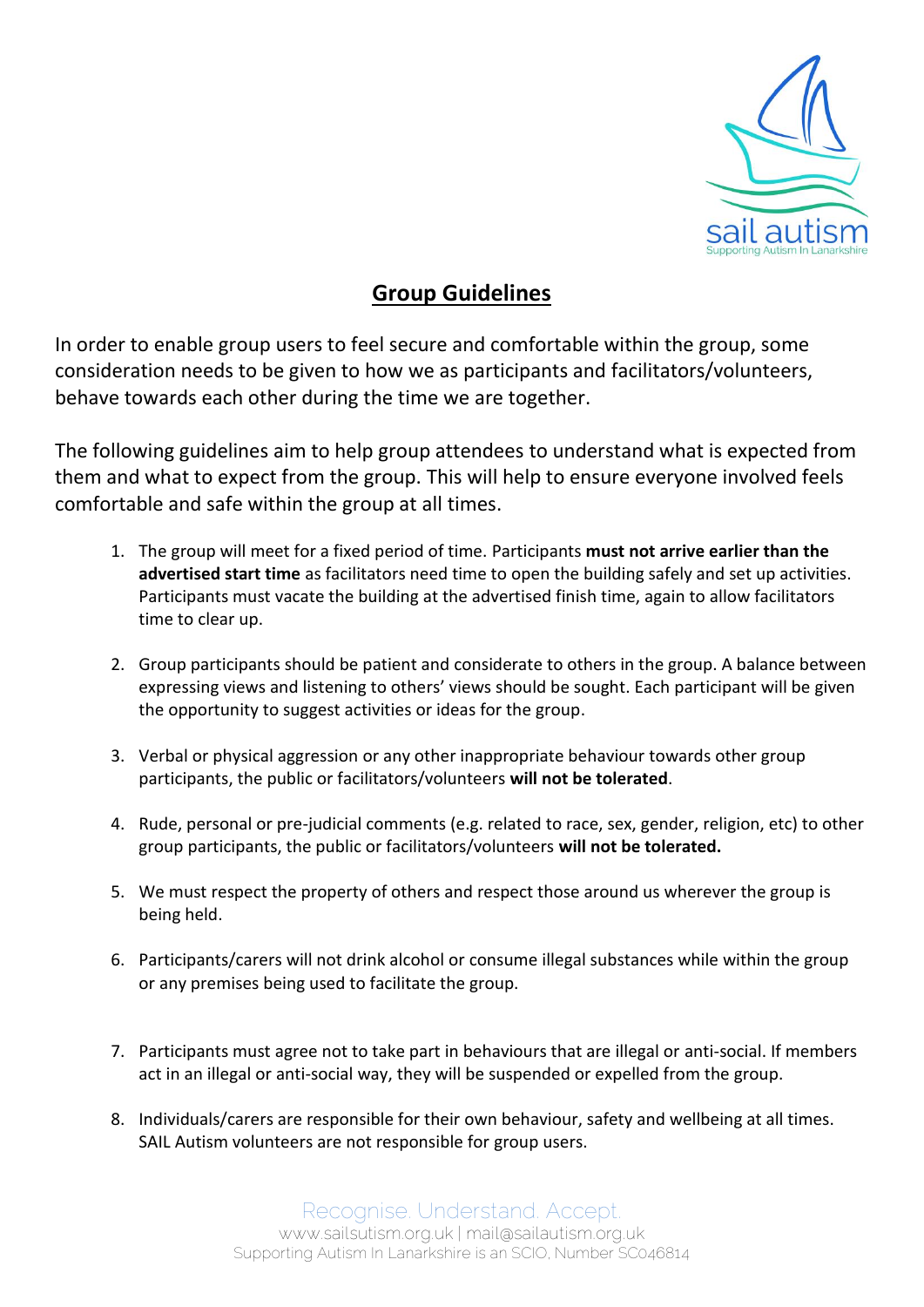

- 9. Participants not adhering to the rules will be given a verbal warning, and if they do not comply they will be asked to leave the group.
- 10. New participants are invited to join the group on a trial basis of 4 sessions, and if this is successful they can become full participants.
- 11. We ask that participants should take part in at least one fundraising activity per annum. This is a condition of being a part of the group and assists us to fund the groups.
- 12. Payment for trips and outings must be paid as specified at time of booking. Deposits are nonrefundable.
- 13. Participants who fail to attend 4 sessions may be removed from the group to give another family the chance to access the group. We generally have a waiting list.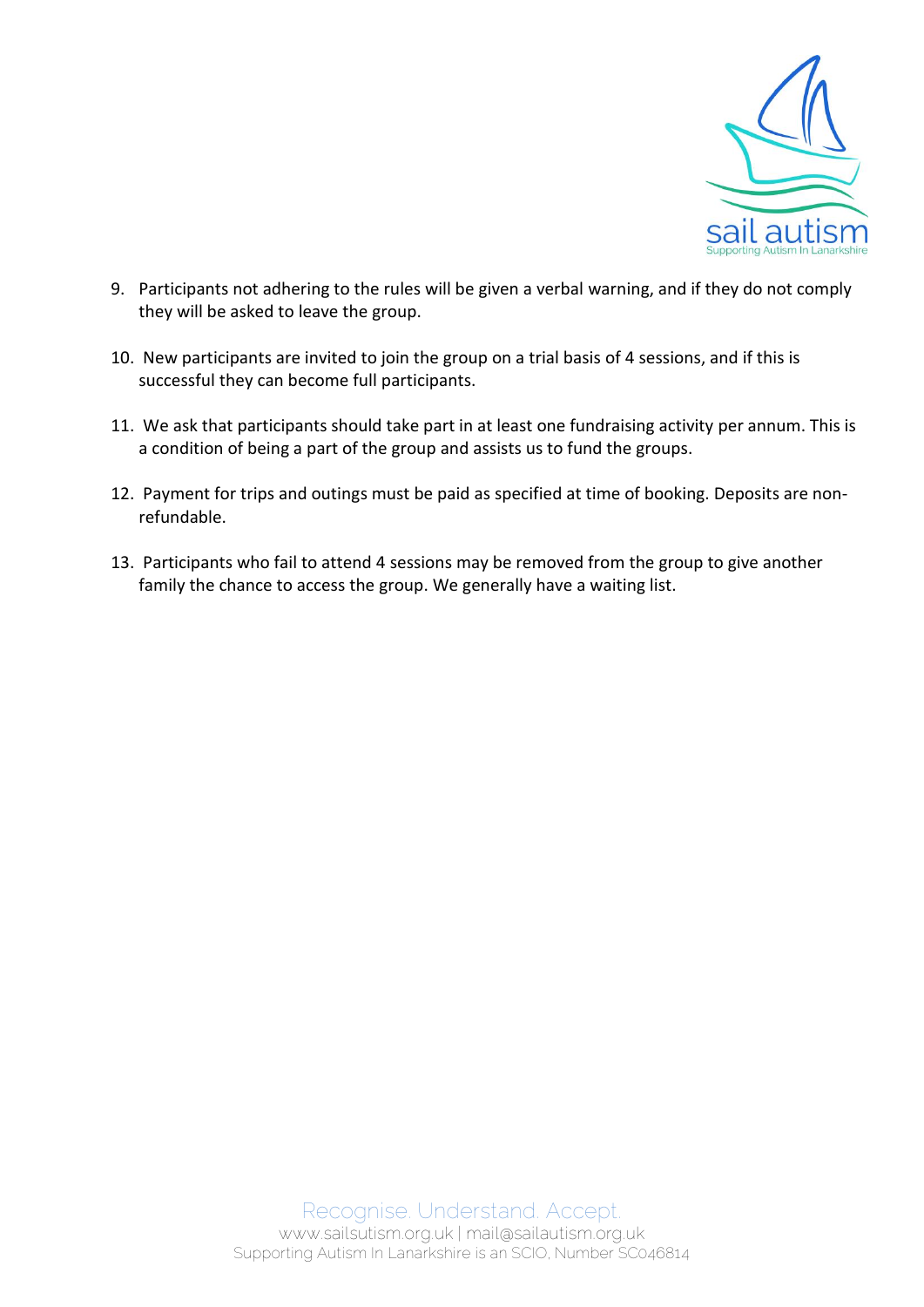

#### **Participants Agreement.**

**I acknowledge SAIL social groups rules and guidelines and I will adhere to them when I am participating in this group or any other SAIL activities.**

| 09/21 |  |
|-------|--|